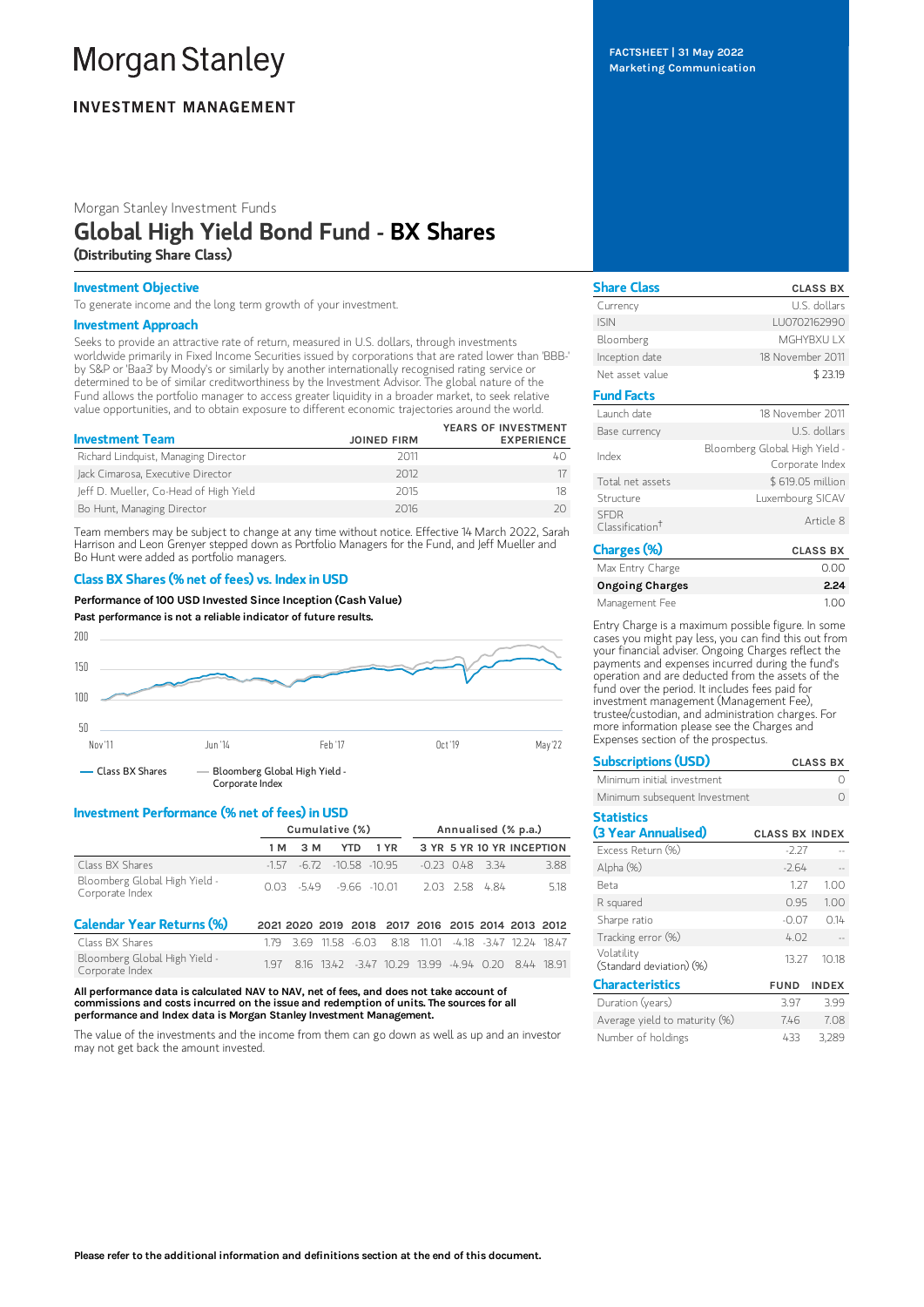| Top Countries (% of Total Net Assets) <sup>1</sup> |                | <b>FUND</b> |
|----------------------------------------------------|----------------|-------------|
|                                                    | U.S.           | 72.27       |
|                                                    | Canada         | 3.75        |
|                                                    | United Kingdom | 3.63        |
|                                                    | France         | 3.51        |
|                                                    | Germany        | 2.45        |
|                                                    | Spain          | 1.84        |
|                                                    | Netherlands    | 1.52        |
|                                                    | Italy          | 1.09        |
|                                                    | Sweden         | 0.87        |
|                                                    | Other          | 5.94        |
|                                                    | Cash           | 3.14        |



#### Currency Allocation (% of Total Net Assets)<sup>1</sup> FUND



<sup>†</sup> This Fund is classified as an Article 8 product under the Sustainable Finance Disclosure Regulation. Article 8 products are those which promote environmental or social characteristics and which integrate sustainability into the investment process in a binding manner. Before making any decision to invest in the fund mentioned herein, please refer to all the characteristics and objectives of the Fund noted in the current Prospectus and KIID at morganstanleyinvestmentfunds.com.

REITs **1.03** Financial Other 1.75 Investment Grade Corporates **0.19** 0.19 NR Corporates 0.07 Convertibles 0.27 Non US Government 0.36 Equity 0.18 ETFs 3.1.64 Cash & Equivalents 3.14

<sup>1</sup>May not sum to 100% due to the exclusion of other assets and liabilities. <sup>2</sup> For additional information regarding sector classification/definitions please visit www.msci.com/gics and the glossary at www.morganstanley.com/im. <sup>3</sup> Quality distribution data for securities is sourced from Fitch, Moody's and S&P. Where the credit ratings for individual securities differ between the three ratings agencies, the 'highest' rating is applied. The rating of credit default swaps is based on the 'highest' rating of the underlying reference bond. 'Cash' includes investments in short term instruments, including investments in Morgan Stanley liquidity funds.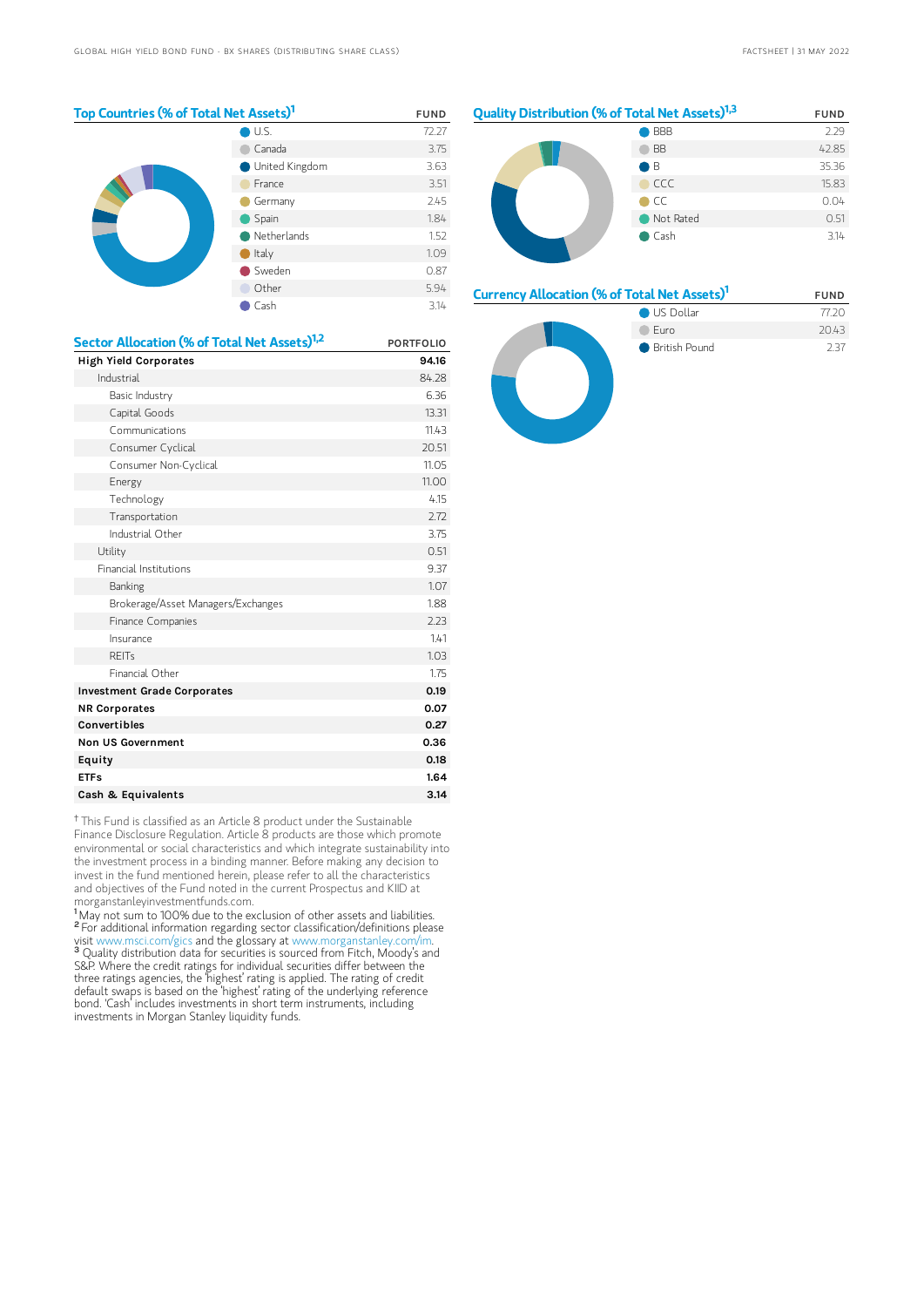#### Share Class BX Risk and Reward Profile

| Lower Risk |  |   | <b>Higher Risk</b> |  |
|------------|--|---|--------------------|--|
|            |  | ь |                    |  |

Potentially Lower Rewards Potentially Higher Rewards

The risk and reward category shown is based on historic data.

- Historic figures are only a guide and may not be a reliable indicator of what may happen in the future.
- As such this category may change in the future.
- The higher the category, the greater the potential reward, but also the greater the risk of losing the investment. Category 1 does not indicate a risk free investment.
- The fund is in this category because it invests in fixed income securities and the fund's simulated and/or realised return has experienced medium rises and falls historically.
- The fund may be impacted by movements in the exchange rates between the fund's currency and the currencies of the fund's investments.

This rating does not take into account other risk factors which should be considered before investing, these include:

- The value of bonds are likely to decrease if interest rates rise and vice versa.
- The value of financial derivative instruments are highly sensitive and may result in losses in excess of the amount invested by the Sub-Fund.
- Issuers may not be able to repay their debts, if this happens the value of
- your investment will decrease. This risk is higher where the fund invests in a bond with a lower credit rating.
- The fund relies on other parties to fulfill certain services, investments or transactions. If these parties become insolvent, it may expose the fund to financial loss.
- Sustainability factors can pose risks to investments, for example: impact asset values, increased operational costs.
- There may be an insufficient number of buyers or sellers which may affect the funds ability to buy or sell securities.
- Investment in Fixed Income Securities via the China Interbank Bond Market may also entail additional risks, such as counterparty and liquidity risk.
- There are increased risks of investing in emerging markets as political, legal and operational systems may be less developed than in developed markets. Past performance is not a reliable indicator of future results. Returns may
- increase or decrease as a result of currency fluctuations. The value of investments and the income from them can go down as well as up and investors may lose all or a substantial portion of his or her investment.
- The value of the investments and the income from them will vary and there can be no assurance that the Fund will achieve its investment objectives.
- $\bullet$ Investments may be in a variety of currencies and therefore changes in rates of exchange between currencies may cause the value of investments to decrease or increase. Furthermore, the value of investments may be adversely affected by fluctuations in exchange rates between the investor's reference currency and the base currency of the investments.

This is a marketing communication. Applications for shares in the Fund should not be made without first consulting the current Prospectus and the Key Investor Information Document ("KIID"), which are available in English and in the official language of your local jurisdiction at<br>morganstanleyinvestmentfunds.com or free of charge from the Registered [morganstanleyinvestmentfunds.com](https://www.morganstanley.com/im/msinvf/index.html) or free of charge from the Registered Office of Morgan Stanley Investment Funds, European Bank and Business Centre, 6B route de Trèves, L-2633 Senningerberg, R.C.S. Luxemburg B 29 192. A summary of investor rights is available in English at the same website. If the management company of the relevant Fund decides to terminate its arrangement for marketing that Fund in any EEA country where it is

registered for sale, it will do so in accordance with the relevant UCITS rules.

#### **DEFINITIONS**

Alpha (Jensen's) is a risk-adjusted performance measure that represents the average return on a portfolio or investment above or below that predicted by the capital asset pricing model (CAPM) given the portfolio's or investment's beta and the average market return. Prior to 6/30/2018 Alpha was calculated as the excess return of the fund versus benchmark. Average **yield to maturity** measures the annual return on interest-bearing securities. In this it is assumed that they will be held to maturity. This metric includes both the coupon payments received during the term of the<br>security and the repayment of the capital on maturity. **Beta** is a measure of the relative volatility of a fund to the market's upward or downward movements. A beta greater than 1.0 identifies an issue or fund that will move more than the market, while a beta less than 1.0 identifies an issue or fund that will move less than the market. The Beta of the Market is always equal to 1. Bloomberg stands for 'Bloomberg Global Identifier (BBGID)'. This is a unique 12 digit alphanumerical code designed to enable the identification of securities, such as the Morgan Stanley Investment Funds sub-funds at share class level, on a Bloomberg Terminal. The Bloomberg Terminal, a system provided by Bloomberg L.P., enables analysts to access and analyse real-time financial market data. Each Bloomberg code starts with the same BBG prefix, followed by nine further characters that we list

### Additional B Share Classes

|           | <b>CURRENCY</b> | I AUNCH    | <b>ISIN</b>   | <b>BLOOMBERG</b> |
|-----------|-----------------|------------|---------------|------------------|
|           | LISD.           | 18 11 2011 | 1110702162727 | MGHYBBULLX       |
| BH (EUR)  | <b>FUR</b>      | 02 04 2012 | 1110712125136 | MGHYRHE I X      |
| BHX (FUR) | FI JR           | 18 11 2011 | 1110702163022 | MGHYRHX I X      |

Please refer to the Prospectus for full risk disclosures, available at ww.morganstanleyinvestmentfunds.com. All data as of 31.05.2022 and subject to change daily.

here in this guide for each share class of each fund. Cash & Equivalents are defined as the value of assets that can be converted into cash immediately. These include commercial paper, open FX transactions, Treasury bills and other short-term instruments. Such instruments are considered cash equivalents because they are deemed liquid and not subject to significant risk of changes in values. Duration is a measure of the sensitivity of the price (the value of principal) of a fixed-income investment to a change in interest rates. Duration is expressed as a number of years. Rising interest rates mean falling bond prices, while declining interest rates mean rising bond prices. Excess Return or value added (positive or negative) is the portfolio's return relative to the return of the benchmark. Information ratio is the portfolio's alpha or excess return per unit of risk, as measured by tracking error, versus the portfolio's benchmark. ISIN is the international securities identification number (ISIN), a 12 digit code consisting of numbers and letters that distinctly identifies securities. NAV is the Net Asset Value per share of the Fund (NAV), which represents the value of the assets of a fund less its liabilities. Number of holdings provided are a typical range, not a maximum number. The portfolio may exceed this from time to time due to market conditions and outstanding trades. R squared measures how well an investment's returns correlate to an index. An R squared of 1.00 means the portfolio performance is 100% correlated to the index's, whereas a low r-squared means that the portfolio performance is less correlated to<br>the index's. **Sharpe ratio** is a risk-adjusted measure calculated as the ratio of excess return to standard deviation. The Sharpe ratio determines reward per unit of risk. The higher the Sharpe ratio, the better the historical risk-adjusted<br>performance. **Tracking error** is the standard deviation of the difference between the returns of an investment and its benchmark. Volatility (Standard deviation) measures how widely individual performance returns, within a performance series, are dispersed from the average or mean value.

#### INDEX INFORMATION

The Bloomberg Global High Yield- Corporate Index: is a multi-currency measure of the global high yield corporate debt market.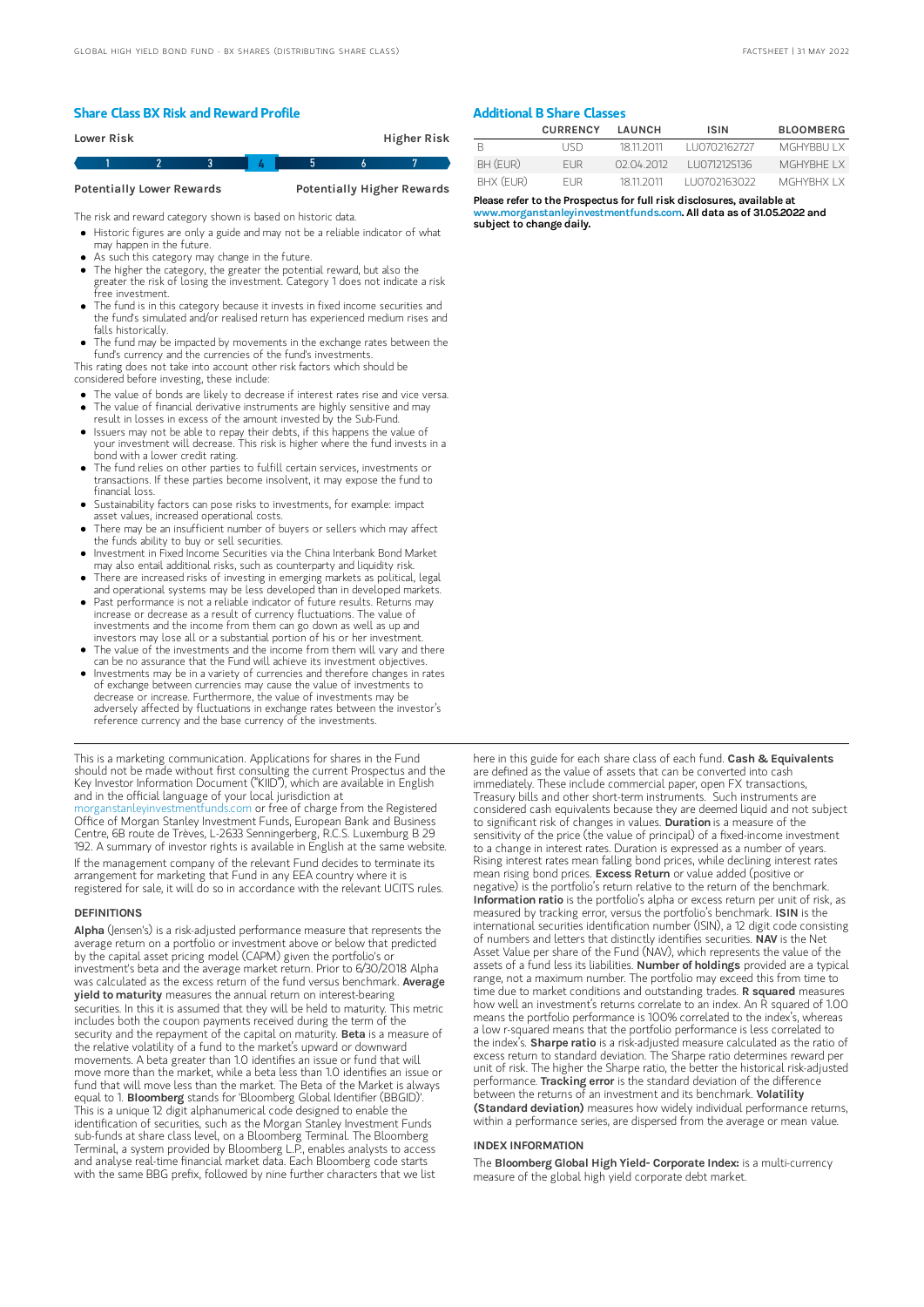"Bloomberg®" and the Bloomberg Index/Indices used are service marks of Bloomberg Finance L.P. and its affiliates, and have been licensed for use for certain purposes by Morgan Stanley Investment Management (MSIM). Bloomberg is not affiliated with MSIM, does not approve, endorse, review, or recommend any product, and. does not guarantee the timeliness, accurateness, or completeness of any data or information relating to any product.

#### DISTRIBUTION

This communication is only intended for and will only be distributed to persons resident in jurisdictions where such distribution or availability would not be contrary to local laws or regulations. In particular, the Shares are not for distribution to US persons.

Ireland: MSIM Fund Management (Ireland) Limited. Registered Office: The Observatory, 7-11 Sir John Rogerson's Quay, Dublin 2, D02 VC42, Ireland. Registered in Ireland as a private company limited by shares under company number 616661. MSIM Fund Management (Ireland) Limited is regulated by the Central Bank of Ireland. United Kingdom: Morgan Stanley Investment Management Limited is authorised and regulated by the Financial Conduct Authority. Registered in England. Registered No. 1981121. Registered Office: 25 Cabot Square, Canary Wharf, London E14 4QA, authorised and regulated by the Financial Conduct Authority. Dubai: Morgan Stanley Investment Management Limited (Representative Office, Unit Precinct 3-7th Floor-Unit 701 and 702, Level 7, Gate Precinct Building 3, Dubai International Financial Centre, Dubai, 506501, United Arab Emirates. Telephone: +97 (0)14 709 7158). Italy: MSIM Fund Management (Ireland)Limited, Milan Branch (Sede Secondaria di Milano) is a branch of MSIM Fund Management (Ireland) Limited, a company registered in Ireland, regulated by the Central Bank of Ireland and whose registered office is at The Observatory, 7-11 Sir John Rogerson's Quay, Dublin 2, D02 VC42, Ireland. MSIM Fund Management (Ireland) Limited Milan Branch (Sede Secondaria di Milano) with seat in Palazzo Serbelloni Corso Venezia, 16 20121 Milano, Italy, is registered in Italy<br>with company number and VAT number 11488280964. **The Netherlands:** MSIM Fund Management (Ireland) Limited, Rembrandt Tower, 11th Floor Amstelplein 1 1096HA, Netherlands. Telephone: 31 2-0462-1300. Morgan Stanley Investment Management is a branch office of MSIM Fund Management (Ireland) Limited. MSIM Fund Management (Ireland) Limited is regulated by the Central Bank of Ireland. France: MSIM Fund Management (Ireland) Limited, Paris Branch is a branch of MSIM Fund Management (Ireland) Limited, a company registered in Ireland, regulated by the Central Bank of Ireland and whose registered office is at The Observatory, 7-11 Sir John Rogerson's Quay, Dublin 2, D02 VC42, Ireland. MSIM Fund Management (Ireland) Limited Paris Branch with seat at 61 rue de Monceau 75008 Paris, France, is registered in France with company number 890 071 863 RCS. Spain: MSIM Fund Management (Ireland) Limited, Sucursal en España is a branch of MSIM Fund Management (Ireland) Limited, a company registered in Ireland, regulated by the Central Bank of Ireland and whose registered office is at The Observatory, 7-11 Sir John Rogerson's Quay, Dublin 2, D02 VC42, Ireland. MSIM Fund Management (Ireland) Limited, Sucursal en España with seat in Calle Serrano 55, 28006, Madrid, Spain, is registered in Spain with tax identification number W0058820B. Switzerland: Morgan Stanley & Co. International plc, London, Zurich Branch Authorised and regulated by the Eidgenössische Finanzmarktaufsicht ("FINMA"). Registered with the Register of Commerce Zurich CHE-115.415.770. Registered Office: Beethovenstrasse 33, 8002 Zurich, Switzerland, Telephone +41 (0) 44 588 1000. Facsimile Fax: +41(0) 44 588 1074.

Australia: This publication is disseminated in Australia by Morgan Stanley Investment Management (Australia) Pty Limited ACN: 122040037, AFSL No. 314182, which accepts responsibility for its contents. This publication, and any access to it, is intended only for "wholesale clients" within the meaning of the Australian Corporations Act. **Hong Kong:** This document has been issued by Morgan Stanley Asia Limited for use in Hong Kong and shall only be made available to "professional investors" as defined under the Securities and Futures Ordinance of Hong Kong (Cap 571). The contents of this document have not been reviewed nor approved by any regulatory authority including the Securities and Futures Commission in Hong Kong. Accordingly, save where an exemption is available under the relevant law, this document shall not be issued, circulated, distributed, directed at, or made available to, the public in Hong Kong. Singapore: This publication should not be considered to be the subject of an invitation for subscription or purchase, whether directly or indirectly, to the public or any member of the public in Singapore other than (i) to an institutional investor under section 304 of the Securities and Futures Act, Chapter 289 of Singapore ("SFA"), (ii) to a "relevant person" (which includes an accredited investor) pursuant to section 305 of the SFA, and such distribution is in accordance with the conditions specified in section 305 of the SFA; or (iii) otherwise pursuant to, and in accordance with the conditions of, any other applicable provision of the SFA. In particular, for investment funds that are not authorized or recognized by the MAS, units in such funds are not allowed to be offered to the retail public; any written material issued to persons as aforementioned in connection with an offer is not a prospectus as defined

in the SFA and, accordingly, statutory liability under the SFA in relation to the content of prospectuses does not apply, and investors should consider carefully whether the investment is suitable for them. This publication has not been reviewed by the Monetary Authority of Singapore.

Chile: Neither the Fund nor the interests in the Fund are registered in the Registry of Offshore Securities (el Registro de Valores Extranjeros) or subject to the supervision of the Commission for the Financial Market (la Comisión para el Mercado Financiero). This document and other offering materials relating to the offer of the interests in the Fund do not constitute a public offer of, or an invitation to subscribe for or purchase, the Fund interests in the Republic of Chile, other than to individually identified purchasers pursuant to a private offering within the meaning of Article 4 of the Chilean Securities Act (la Ley del Mercado de Valores) (an offer that is not "addressed to the public at large or to a certain sector or specific group of the public").

Peru: The interests in the Fund have not been and will not be registered in Peru under Decreto Legislativo 862: Ley de Fondos de Inversión y sus Sociedades Administradoras or under Decreto Legislativo 861: Ley del Mercado de Valores (the "Securities Market Law"), and are being offered to institutional investors only (as defined in article 8 of the Securities Market Law) pursuant to a private placement, according to article 5 of the Securities Market Law. The interests in the Fund have not been registered in the securities market public registry (Registro Público del Mercado de Valores) maintained by, and the offering of the Fund interests in Peru is not subject to the supervision of, the Superintendencia del Mercado de Valores. Any transfers of the Fund interests shall be subject to the limitations contained in the Securities Market Law and the regulations issued thereunder.

#### IMPORTANT INFORMATION

EMEA: This marketing communication has been issued by MSIM Fund Management (Ireland) Limited. MSIM Fund Management (Ireland) Limited is regulated by the Central Bank of Ireland. MSIM Fund Management (Ireland) Limited is incorporated in Ireland as a private company limited by shares with company registration number 616661 and has its registered address at The Observatory, 7-11 Sir John Rogerson's Quay, Dublin 2, D02 VC42, Ireland.

This document contains information relating to the sub-fund ("Fund") of Morgan Stanley Investment Funds, a Luxembourg domiciled Société d'Investissement à Capital Variable. Morgan Stanley Investment Funds (the "Company") is registered in the Grand Duchy of Luxembourg as an undertaking for collective investment pursuant to Part 1 of the Law of 17th December 2010, as amended. The Company is an Undertaking for Collective Investment in Transferable Securities ("UCITS").

Applications for shares in the Fund should not be made without first consulting the current Prospectus, Key Investor Information Document ("KIID"), Annual Report and Semi-Annual Report ("Offering Documents"), or other documents available in your local jurisdiction which is available free of charge from the Registered Office: European Bank and Business Centre, 6B route de Trèves, L-2633 Senningerberg, R.C.S. Luxemburg B 29 192. In addition, all Italian investors should refer to the 'Extended Application Form', and all Hong Kong investors should refer to the 'Additional Information for Hong Kong Investors' section, outlined within the Prospectus. Copies of the Prospectus, KIID, the Articles of Incorporation and the annual and semiannual reports, in German, and further information can be obtained free of charge from the representative in Switzerland. The representative in Switzerland is Carnegie Fund Services S.A., 11, rue du Général-Dufour, 1204 Geneva. The paying agent in Switzerland is Banque Cantonale de Genève, 17, quai de l'Ile, 1204 Geneva. The document has been prepared solely for informational purposes and does not constitute an offer or a recommendation to buy or sell any particular security or to adopt any specific investment strategy.

Any index referred to herein is the intellectual property (including registered trademarks) of the applicable licensor. Any product based on an index is in no way sponsored, endorsed, sold or promoted by the applicable licensor and it shall not have any liability with respect thereto. The Fund is actively managed, and the management of the fund is not constrained by or compared to the composition of the Benchmark.

All investments involve risks, including the possible loss of principal. The material contained herein has not been based on a consideration of any individual client circumstances and is not investment advice, nor should it be construed in any way as tax, accounting, legal or regulatory advice. To that end, investors should seek independent legal and financial advice, including advice as to tax consequences, before making any investment decision.

The use of leverage increases risks, such that a relatively small movement in the value of an investment may result in a disproportionately large movement, unfavourable as well as favourable, in the value of that investment and, in turn, the value of the Fund.

Investment in the Fund concerns the acquisition of units or shares in a fund, and not in a given underlying asset such as building or shares of a